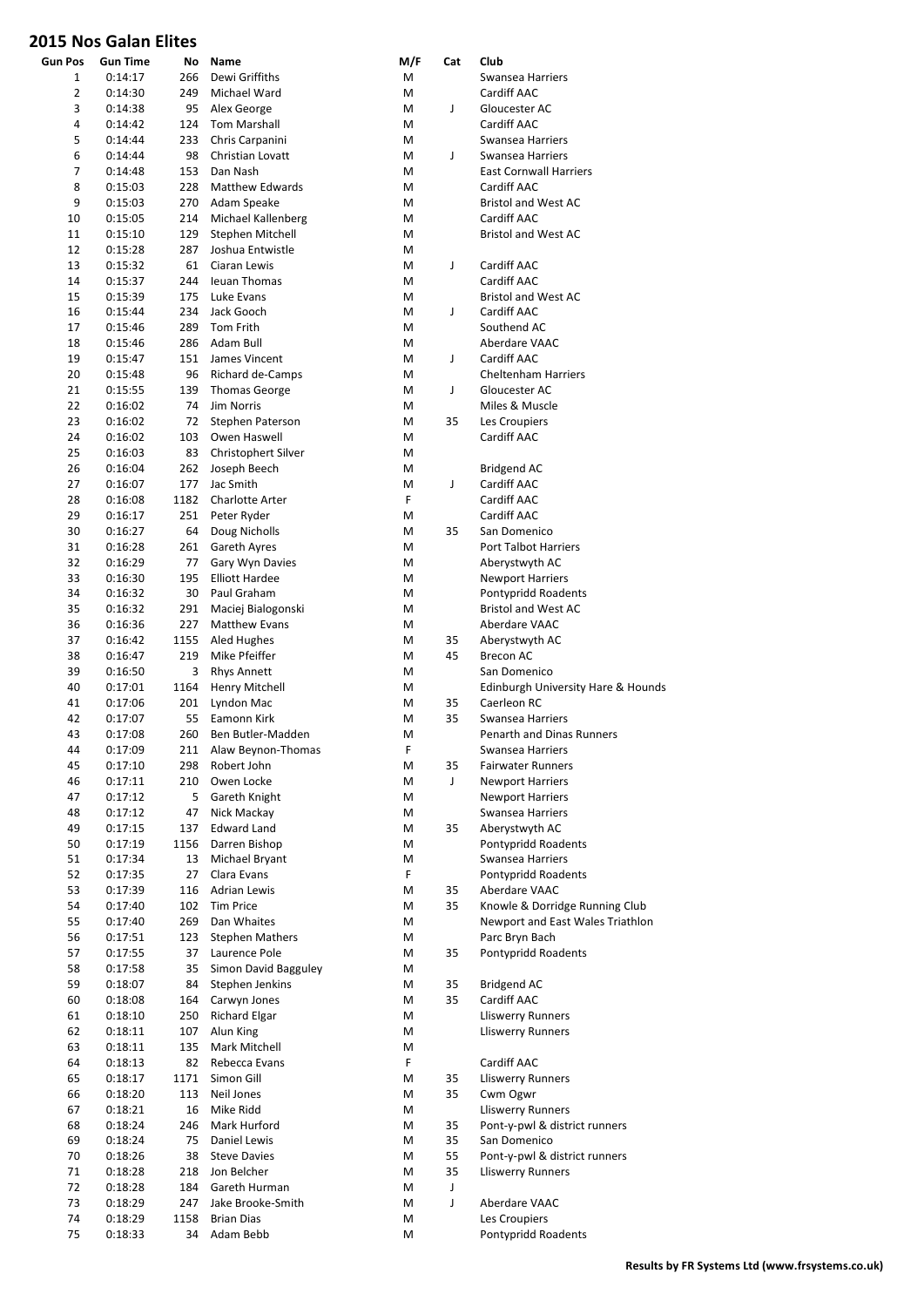| <b>Gun Pos</b> | <b>Gun Time</b>    | No             | Name                            | M/F    | Cat         | Club                                         |
|----------------|--------------------|----------------|---------------------------------|--------|-------------|----------------------------------------------|
| 76             | 0:18:34            | 188            | <b>Philip Thomas</b>            | M      | 35          | Pontypridd Roadents                          |
| 77             | 0:18:42            | 73             | Martin Cole                     | M      | 45          | Run4All                                      |
| 78             | 0:18:44            | 14             | Phil Boorman                    | M      | 45          | <b>Lliswerry Runners</b>                     |
| 79             | 0:18:55            | 148            | James Bruce                     | M      | 35          | Les Croupiers                                |
| 80             | 0:18:55            | 267            | Alun Bonello                    | M      |             |                                              |
| 81             | 0:19:03            | 17             | Adam Edwards                    | M      |             |                                              |
| 82             | 0:19:05            | 89             | David Mort                      | M      |             | <b>Cardiff Triathletes</b>                   |
| 83             | 0:19:05            | 8              | <b>Marcus Meyrick</b>           | M      | 45          | Les Croupiers                                |
| 84             | 0:19:08            | 220            | Ste Davison                     | M      | 35          |                                              |
| 85             | 0:19:11            | 45             | Alex Williams                   | M      | 45          | <b>Port Talbot Harriers</b>                  |
| 86             | 0:19:14            | 212            | <b>Oliver Harris</b>            | M      |             | <b>Lliswerry Runners</b><br>Cardiff AAC      |
| 87             | 0:19:15<br>0:19:17 | 81             | <b>Bethan Evans</b>             | F      | J           |                                              |
| 88<br>89       |                    | 168<br>106     | James Pearce                    | M<br>M | 35          | <b>Lliswerry Runners</b><br><b>Brecon AC</b> |
|                | 0:19:17            |                | Andrew Brasington<br>Allan Peat | M      | 45<br>45    | Winchester and District AC                   |
| 90<br>91       | 0:19:21<br>0:19:21 | 178<br>115     | Emily Lagomarsino               | F      |             | San Domenico                                 |
| 92             | 0:19:24            | 145            | <b>Richard Holmes</b>           | M      |             | Les Croupiers                                |
| 93             | 0:19:26            | 19             | <b>Philip Hughes</b>            | М      |             | San Domenico                                 |
| 94             | 0:19:27            | 90             | <b>Stuart Edgar</b>             | M      |             | <b>Cardiff Triathletes</b>                   |
| 95             | 0:19:27            | 68             | Simon Fairclough                | M      |             | Pont-y-pwl & district runners                |
| 96             | 0:19:30            | 87             | Kneath Philippart               | M      | 55          | <b>Swansea Harriers</b>                      |
| 97             | 0:19:34            | 1097           | Gary Flower                     | M      | 45          |                                              |
| 98             | 0:19:35            | 80             | Paul Hill                       | М      | 45          | Pegasus                                      |
| 99             | 0:19:36            | 1175           | Katie Roby                      | F      |             | <b>Brecon AC</b>                             |
| 100            | 0:19:36            | 278            | Jamie Cattle                    | М      | 35          | Taff Ely Tri                                 |
| 101            | 0:19:36            | 99             | Michael Jones                   | M      |             | <b>Caerphilly Runners</b>                    |
| 102            | 0:19:37            | 282            | Kevin Plank                     | M      | 35          |                                              |
| 103            | 0:19:37            | 50             | Adrian Woods                    | M      | 55          | Pont-y-pwl & district runners                |
| 104            | 0:19:37            | 121            | Keith James                     | M      | 35          | <b>Lliswerry Runners</b>                     |
| 105            | 0:19:38            | $\overline{2}$ | Janet Holmes                    | F      |             | Les Croupiers                                |
| 106            | 0:19:39            | 1174           | Liam Smith                      | M      |             |                                              |
| 107            | 0:19:42            | 272            | <b>Kerry Galey</b>              | M      | 45          |                                              |
| 108            | 0:19:43            | 181            | Richard Lloyd                   | M      | 35          | Aberdare VAAC                                |
| 109            | 0:19:44            | 141            | Gareth Ryan                     | M      | 35          |                                              |
| 110            | 0:19:46            | 78             | <b>Ricci Watts</b>              | M      |             | Pont-y-pwl & district runners                |
| 111            | 0:19:47            | 154            | Jemima Osborn                   | F      |             |                                              |
| 112            | 0:19:48            | 52             | Ian Macklin                     | M      | 45          |                                              |
| 113            | 0:19:48            | 149            | Claire Bruce                    | F      | 35          | Les Croupiers                                |
| 114            | 0:19:48            | 1183           | <b>Steve Daley</b>              | M      | 35          | Run4All                                      |
| 115            | 0:19:49            | 163            | Jeffrey Thomas                  | M      | 45          | <b>Bridgend RC</b>                           |
| 116            | 0:19:49            | 193            | Michael Oliver                  | M      |             |                                              |
| 117            | 0:19:49            | 144            | Jordan Lacey                    | F      |             | Southend AC                                  |
| 118            | 0:19:51            | 231            | <b>Gavin Crimmings</b>          | М      | 35          | Aberdare VAAC                                |
| 119            | 0:19:52            |                | 125 Sean Haddock                | M      | 35          |                                              |
| 120            | 0:19:53            | 225            | <b>Billy Daniels</b>            | Μ      | 55          |                                              |
| 121            | 0:19:54            | 6              | Sean Thomasson                  | M      | 35          | Parc Bryn Bach                               |
| 122            | 0:19:56            | 165            | Ian Bell                        | M      | 45          | San Domenico                                 |
| 123            | 0:19:57            | 97             | David Evans                     | M      |             |                                              |
| 124            | 0:19:58            | 217            | Robert Evans                    | M      | 45          | Ebbw Vale Running Club                       |
| 125            | 0:20:01            | 259            | Lauren Cooper                   | F      |             | Parc Bryn Bach                               |
| 126            | 0:20:06            | 182            | Emma Ligthart                   | F      | $\mathsf J$ | Cardiff AAC                                  |
| 127            | 0:20:09            | 170            | Steven Hooper                   | M      | 45          | Pontypridd Roadents                          |
| 128            | 0:20:14            | 264            | Holli Jehu                      | F      | J           | Aberdare VAAC                                |
| 129            | 0:20:16            | 44             | Paul Donovan                    | M      | 45          | Pont-y-pwl & district runners                |
| 130            | 0:20:17            | 105            | <b>Bleddyn Jones</b>            | M      | 35          | Lliswerry Runners                            |
| 131            | 0:20:20            | 57             | <b>Robert Coles</b>             | M      |             | <b>Caerphilly Runners</b>                    |
| 132            | 0:20:20            | 48             | Marc Durkin                     | M      |             | Penarth and Dinas Runners                    |
| 133            | 0:20:22            | 239            | Liz Davies                      | F      |             | Cardiff AAC                                  |
| 134            | 0:20:22            | 109            | Anna Moon                       | F      |             | San Domenico                                 |
| 135            | 0:20:24            | 1151           | Neil Stevens                    | Μ      | 45          | Ebbw Vale Running Club                       |
| 136            | 0:20:24            | $\mathbf{1}$   | Gavin Chappelle                 | M      | 35          |                                              |
| 137            | 0:20:25            | 248            | Raul Reismann                   | M      | 35          | Swansea Harriers                             |
| 138            | 0:20:27            | 92             | Danielle Phillips               | F      |             | Parc Bryn Bach                               |
| 139            | 0:20:28            | 229            | <b>Russell Dobbs</b>            | Μ      | 35          | Islwyn RC                                    |
| 140<br>141     | 0:20:31            | 256            | <b>Richard Rees</b>             | Μ<br>F | 35          | <b>Lliswerry Runners</b>                     |
|                | 0:20:35            | 283            | Sandra Chipper                  |        |             |                                              |
| 142<br>143     | 0:20:37            | 258<br>128     | Carl Evans<br>Martin Jones      | M<br>M | 45          | Nike+ Run Club Cardiff<br>Swansea Harriers   |
| 144            | 0:20:43<br>0:20:44 |                | Mike Thurgood                   | M      | 45          | Caerleon RC                                  |
| 145            | 0:20:44            | 176<br>186     | Peter Rodger                    | M      | 55          | Caerleon RC                                  |
| 146            | 0:20:44            | 230            | Neil Williams                   | M      | 45          | Aberdare VAAC                                |
| 147            | 0:20:45            | 143            | Gina Hardman                    | F      | 45          | <b>Bridgend AC</b>                           |
| 148            | 0:20:49            | 29             | Paul Lewis                      | M      | 45          | Swansea Harriers                             |
| 149            | 0:20:50            | 114            | <b>Neil Harris</b>              | M      | 35          | Cwm Ogwr                                     |
| 150            | 0:20:50            | 275            | John Durbin                     | M      | 35          |                                              |
| 151            | 0:20:53            | 1269           | Matt Brereton                   | M      | 35          |                                              |
|                |                    |                |                                 |        |             |                                              |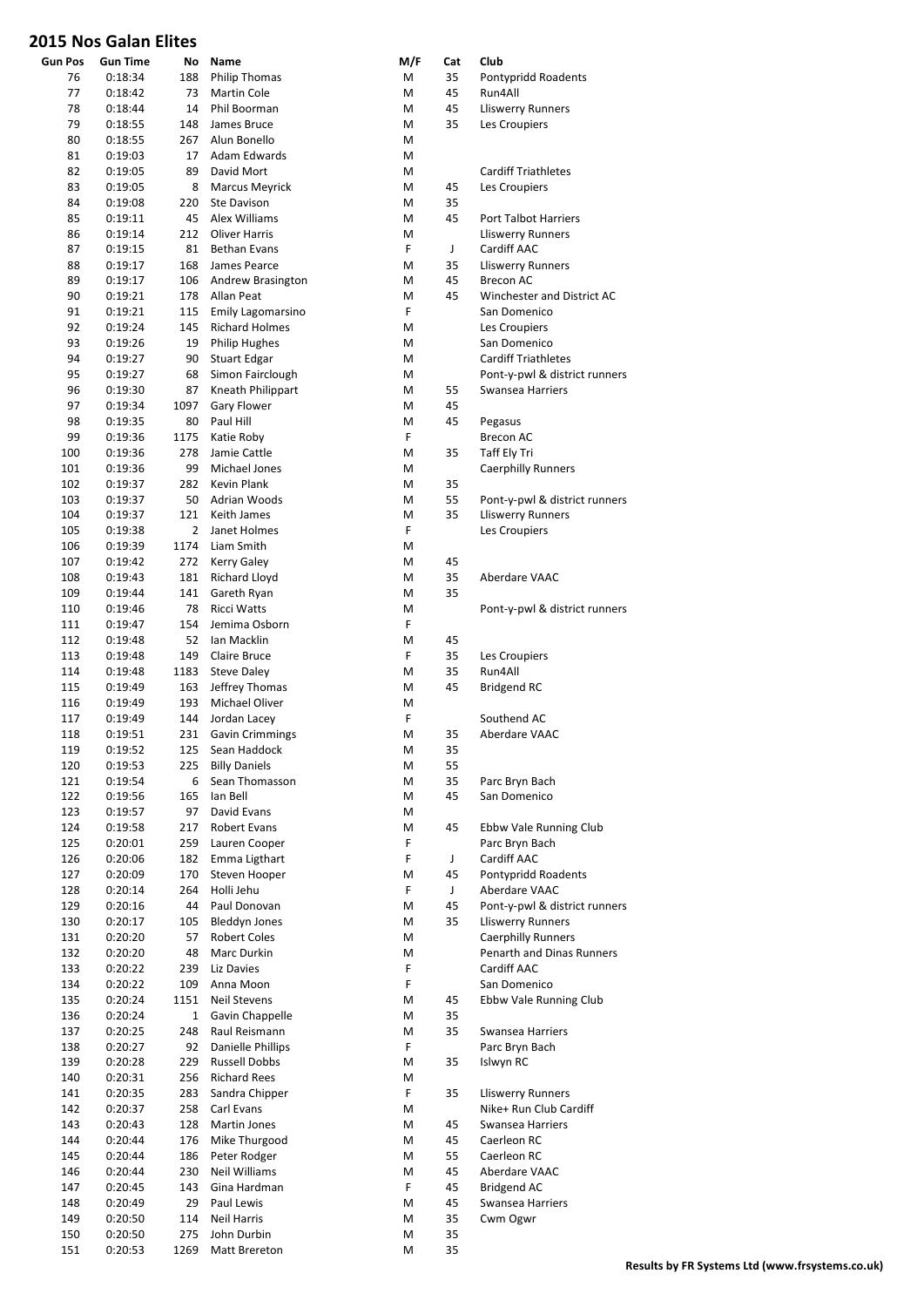| <b>Gun Pos</b><br>152 | <b>Gun Time</b><br>0:20:54 | No<br>202 | Name<br>Rhodri Morris                      | M/F<br>М | Cat | Club                             |
|-----------------------|----------------------------|-----------|--------------------------------------------|----------|-----|----------------------------------|
| 153                   | 0:20:55                    | 295       | Steven Howell                              | М        | 35  | Celtic Tri                       |
|                       |                            | 241       |                                            |          | 35  |                                  |
| 154<br>155            | 0:21:00<br>0:21:00         | 150       | Stephen May<br><b>Christophert Nellins</b> | М<br>М   | 55  | Penarth and Dinas Runners        |
| 156                   | 0:21:08                    | 290       | Adam Wardle                                | М        |     | <b>Cardiff Triathletes</b>       |
| 157                   | 0:21:09                    | 199       | <b>Andrew Dickens</b>                      | М        | 45  | Pont-y-pwl & district runners    |
| 158                   | 0:21:11                    | 60        | Neil Fitzgerald                            | М        | 45  | Pontypridd Roadents              |
| 159                   | 0:21:13                    | 126       | Nick Denny                                 | M        | 35  | Pontypridd Roadents              |
| 160                   | 0:21:13                    | 22        | <b>Steve Pring</b>                         | М        | 45  |                                  |
| 161                   | 0:21:14                    | 157       | <b>Gareth Phillips</b>                     | М        | 35  |                                  |
| 162                   | 0:21:14                    | 257       | Jacqueline Brace                           | F.       | 55  | <b>Bridgend AC</b>               |
| 163                   | 0:21:14                    | 253       | <b>Graham Price</b>                        | М        | 35  |                                  |
| 164                   | 0:21:16                    | 155       | <b>Gareth Thomas Hughes</b>                | М        | 35  |                                  |
| 165                   | 0:21:17                    | 208       | Richard Beech                              | М        | 55  | <b>Brackla Harriers</b>          |
| 166                   | 0:21:18                    | 91        | Jazmine Briganti                           | F        | J   |                                  |
| 167                   | 0:21:18                    | 142       | Mark Neal                                  | М        | 55  |                                  |
| 168                   | 0:21:20                    | 216       | Ian Williams                               | М        | 55  | Ebbw Vale Running Club           |
| 169                   | 0:21:24                    | 132       | Dominic Shields                            | М        | 45  | San Domenico                     |
| 170                   | 0:21:27                    | 43        | Nadine Donovan                             | F        | 35  | Pont-y-pwl & district runners    |
| 171                   | 0:21:30                    | 20        | <b>Richard David Sheehy</b>                | М        |     | Parc Bryn Bach                   |
| 172                   | 0:21:30                    | 111       | <b>Arron Peacock</b>                       | М        | 35  |                                  |
| 173                   | 0:21:31                    | 10        | Keri Jones                                 | F        | 35  | <b>Lliswerry Runners</b>         |
| 174                   | 0:21:32                    | 190       | <b>Stewart Thomson</b>                     | М        | 45  | Pont-y-pwl & district runners    |
| 175                   | 0:21:35                    | 66        | Malcolm Bradley                            | М        | 55  | Penarth and Dinas Runners        |
| 176                   | 0:21:37                    | 140       | <b>Stuart Lukins</b>                       | М        | 35  | <b>Lliswerry Runners</b>         |
| 177                   | 0:21:42                    | 76        | Caryl Davies                               | F        |     | Sarn Helen                       |
| 178                   | 0:21:43                    | 101       | David Proffitt                             | М        | 55  | <b>Lliswerry Runners</b>         |
| 179                   | 0:21:43                    | 174       | <b>Andrew Bartley</b>                      | М        | 35  |                                  |
| 180                   | 0:21:46                    | 255       | Mark Kallenberg                            | М        | 55  | <b>Carmarthen Harriers</b>       |
| 181                   | 0:21:51                    | 187       | Martyn Evans                               | М        |     | Hendre Lake RC                   |
| 182                   | 0:21:57                    | 207       | David Jones                                | М        | 35  |                                  |
| 183                   | 0:22:02                    | 274       | <b>Neil Lewis</b>                          | М        | 55  |                                  |
| 184                   | 0:22:05                    | 69        | Deborah Matthews                           | F        | 45  | Swansea Harriers                 |
| 185                   | 0:22:05                    | 156       | Angharad Starr                             | F        |     |                                  |
| 186                   | 0:22:09                    | 206       | Alastair Lewis Mason                       | М        |     |                                  |
| 187                   | 0:22:11                    | 79        | Christophert Rothwell                      | М        | 35  | Pontypridd Roadents              |
| 188                   | 0:22:14                    | 870       | Christopher Owens                          | М        |     |                                  |
| 189                   | 0:22:16                    | 294       | Debbie Evans                               | F        | 45  | Penarth and Dinas Runners        |
| 190                   | 0:22:17                    | 299       | Huw Jones                                  | М        | 35  | Taff Ely Tri                     |
| 191                   | 0:22:17                    | 1161      | David Nicholas                             | М        | 35  |                                  |
| 192                   | 0:22:21                    | 118       | <b>Andrew Miles</b>                        | М        | 55  |                                  |
| 193                   | 0:22:24                    | 21        | Hefin Gruffydd                             | М        | 45  | Pontypridd Roadents              |
| 194                   | 0:22:28                    | 4         | Andrea Hurman                              | F        | 45  | <b>Penarth and Dinas Runners</b> |
| 195                   | 0:22:32                    | 67        | Daniel Morgan                              | М        | 35  | <b>Bridgend AC</b>               |
| 196                   | 0:22:38                    | 25        | <b>Kelly Collins</b>                       | F        | 35  | Parc Bryn Bach                   |
| 197                   | 0:22:40                    | 147       | Tim O'Sullivan                             | M        | 55  | Les Croupiers                    |
| 198                   | 0:22:43                    | 131       | Marcia Gouveia                             | F        |     | San Domenico                     |
| 199                   | 0:22:49                    | 226       | <b>Geraint Flye</b>                        | M        |     |                                  |
| 200                   | 0:22:49                    | 86        | Catherine Olivant                          | F        | 35  | Brecon AC                        |
| 201                   | 0:22:54                    | 12        | Lisa Cleary                                | F        | 45  | <b>Penarth and Dinas Runners</b> |
| 202                   | 0:22:56                    | 242       | Liz May                                    | F        | 35  |                                  |
| 203                   | 0:22:59                    | 1184      | Michael Locke                              | Μ        |     |                                  |
| 204                   | 0:22:59                    | 46        | Sian Phillips                              | F        | 45  | Swansea Harriers                 |
| 205                   | 0:23:01                    | 24        | Robert King                                | M        | 35  | Parc Bryn Bach                   |
| 206                   | 0:23:01                    | 122       | Sean Hosking                               | М        | 45  |                                  |
| 207                   | 0:23:04                    | 171       | Garry Griffiths                            | M        | 35  | Rhondda Valley Runners           |
| 208                   | 0:23:07                    | 288       | Keith Hughes                               | M        | 35  |                                  |
| 209                   | 0:23:10                    | 100       | Chris Webb                                 | F        | 35  | Swansea Harriers                 |
| 210                   | 0:23:12                    | 36        | Heidi Louise Thomas                        | F        |     |                                  |
| 211                   | 0:23:15                    | 7         | Janet Richards                             | F        | 45  | <b>Lliswerry Runners</b>         |
| 212                   | 0:23:22                    | 198       | Lou Summers                                | F        | 45  | Pont-y-pwl & district runners    |
| 213                   | 0:23:36                    | 213       | Claire Kulisa                              | F        | 35  |                                  |
| 214                   | 0:23:36                    | 252       | <b>Matthew Armstrong</b>                   | M        | 45  |                                  |
| 215                   | 0:23:44                    | 172       | <b>Emma Morris</b>                         | F        |     |                                  |
| 216                   | 0:23:51                    | 1166      | Hayley Jackson                             | F        | 35  | Parc Bryn Bach                   |
| 217                   | 0:24:00                    | 39        | <b>Steve Hill</b>                          | М        | 45  | Penarth and Dinas Runners        |
| 218                   | 0:24:29                    | 9         | Mark Richards                              | M        | 45  |                                  |
| 219                   | 0:24:32                    | 42        | Lisa Griffiths                             | F        | 35  | <b>Outdoor Fitness</b>           |
| 220                   | 0:24:48                    | 205       | Carl O'Brien                               | M        | 35  |                                  |
| 221                   | 0:24:50                    | 136       | Jordan Forster                             | M        |     |                                  |
| 222                   | 0:24:51                    | 88        | Angharad Pocock                            | F        | 35  |                                  |
| 223                   | 0:24:52                    | 104       | <b>Elaine Rees</b>                         | F        | 45  | <b>Outdoor Fitness</b>           |
| 224                   | 0:25:09                    | 223       | Rees Dobbs                                 | M        | 55  | Islwyn RC                        |
| 225                   | 0:25:14                    | 71        | Bea Lovegrove-Owen                         | F        | 35  | Pontypridd Roadents              |
| 226                   | 0:25:41                    | 162       | Ceri Thomas                                | F<br>F.  | 45  |                                  |
| 227                   | 0:26:29                    | 117       | Vicky Fear                                 |          |     | <b>Lliswerry Runners</b>         |